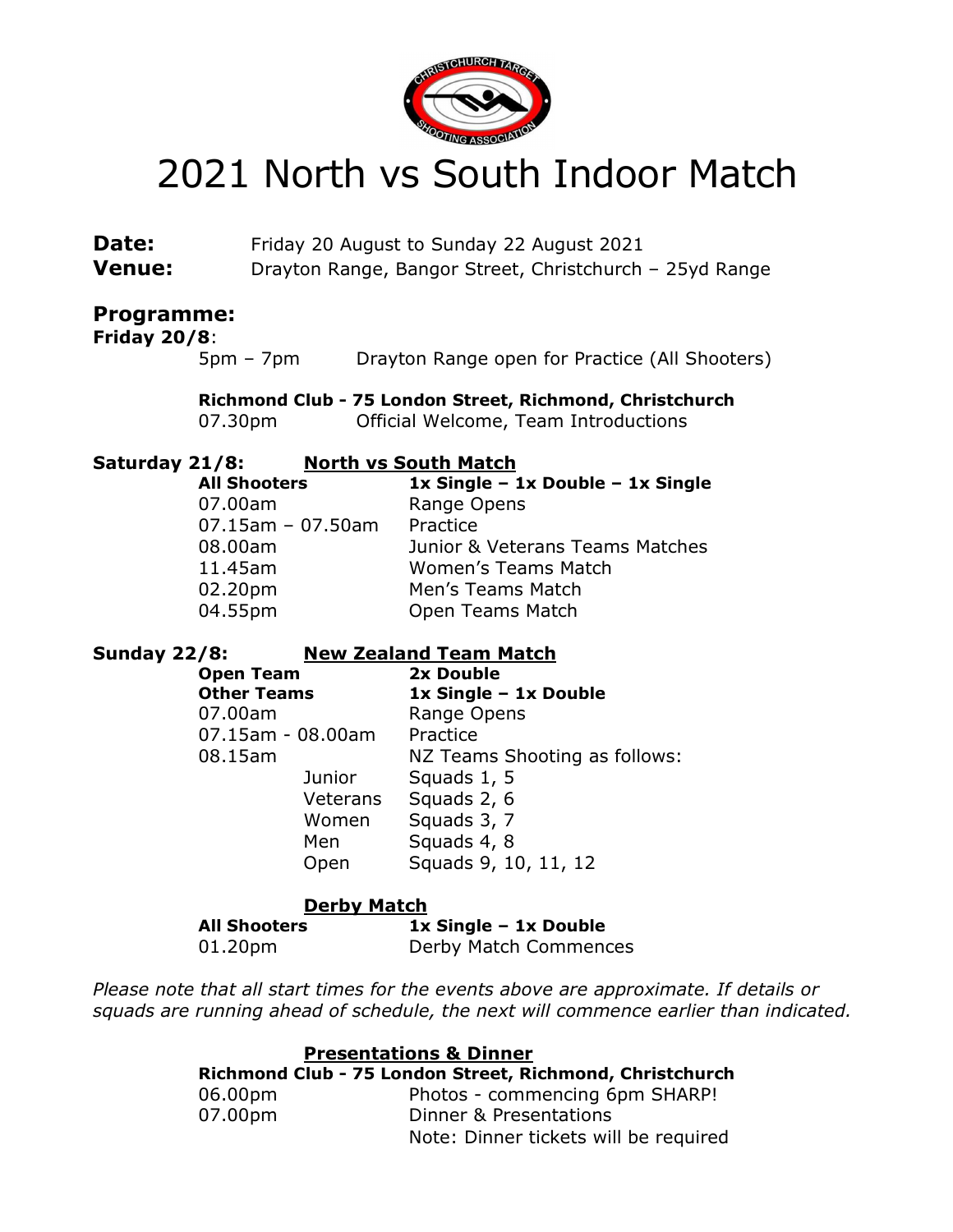## Accommodation Options / Map Key

- **1. Drayton Range** 11 Bangor Street, Edgeware Parking at or near range is very limited – Bangor St reserved for range volunteers and pick-up/drop-off only. If not using CTSA provided transport, then expect/allow for a walk from your parking.
- 2. Strathern Motor Lodge 54 Papanui Road
- **3. Ashford Motor Lodge** 55 Papanui Road Standard rooms \$105 quote "Group Special \$105"
- 4. Casino Court Motor Lodge 76 Papanui Road For 20% off best rate on day quote "Target Shooters" Double/Twin rooms \$115 4 Bed Ensuite Dorm \$156, 6 Bed Ensuite Dorm \$222
- 5. Randolph Motel Apartments 79 Papanui Road For 10% off best rate on day quote "Target Shooters" Double/Twin Rooms \$130, Triple \$150
- 6. Milano Motor Lodge 87 Papanui Road 10% off best rate on day when you let them know why you're coming
- 7. De Lago Motel Apartments 31 Papanui Road
- 8. Richmond Club 75 London Street

This accommodation was chosen as there is less road noise compared to Bealey Ave, it is closer to certain amenities such as Merivale Mall, is only a 10-minute walk to the Central City. And is just a 7 - 10 minute drive to Bangor St Rifle Range.

CTSA will provide transport to and from the accommodation locations listed above and may be open to others by arrangement providing there is a significant number of people at that location and that it is in the same geographic area as these locations. Please contact ctsa.secretary1@gmail.com to discuss. Unless arranged prior as mentioned above, shooters staying at any other location are responsible for arranging their own transport.

Airport transfers will be provided as long as you have notified us of your flight times on your shooter information form, and providing you are arriving on the Friday and departing on the Monday (ie we will not be providing transport on the Thursday or Tuesday, as vans and drivers will not be available).

## Other Info

**Dinner tickets:** \$55.00 each for adults, \$22.50 for children 10 and under

**Team photos:** 8x10 colour, laminated & named  $$25 + $5$  per order post and handling. Envelopes supplied on the day to enable orderees to address these themselves. (There's no problem combining orders with others in the same envelope, if people wish to save postage). All to be paid at the time of ordering, cash only.